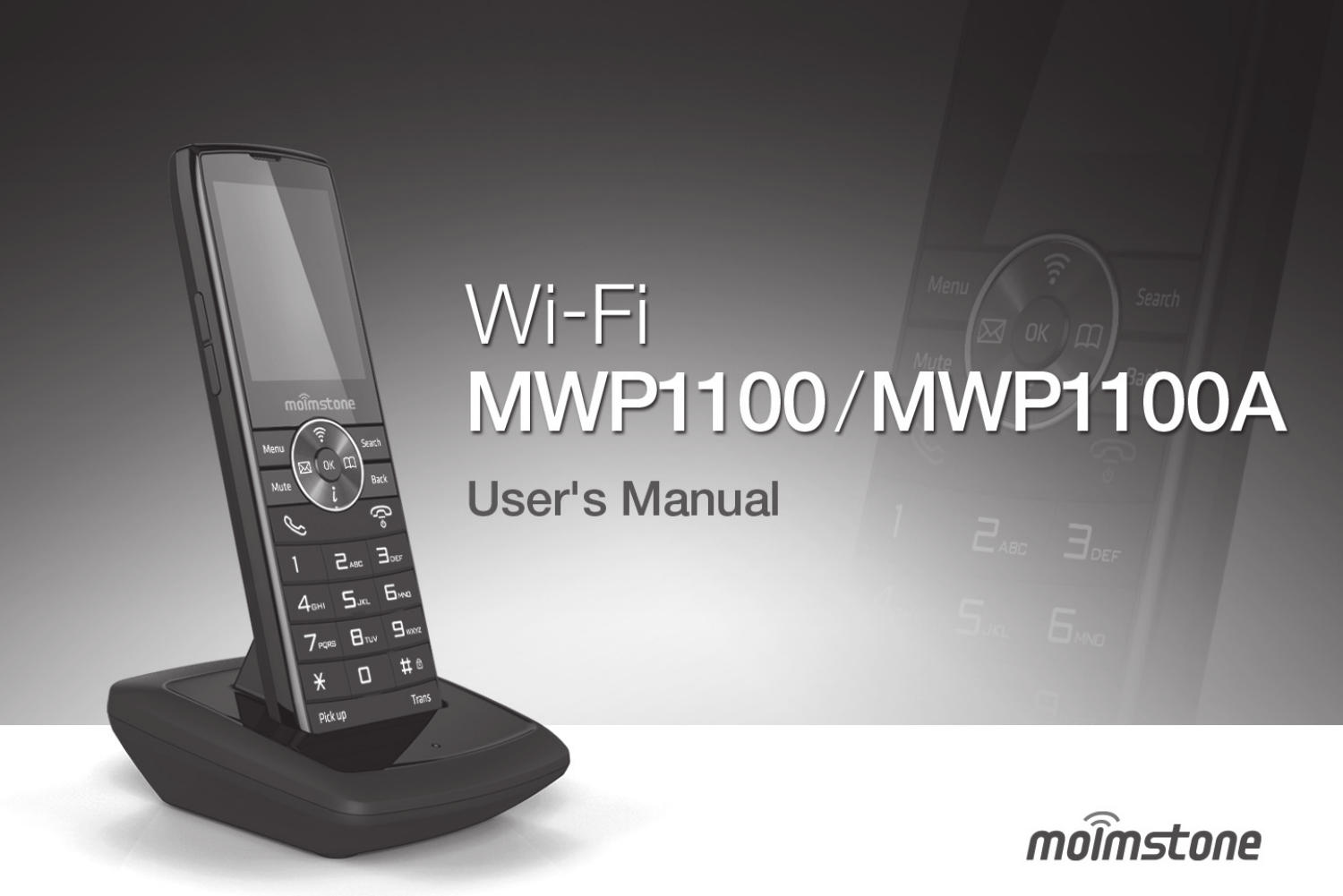### **O** User Precaution

Please read the instruction carefully to protect yourself and others from personal injury or damage to property.

Departure WiFi phone coverage cannot be used. Discontinued the use of the Internet because of a power outage, such as when the phone call is impossible.

#### Precaution when installing

- · Please avoid installing in excessively hot, cold, dusty or humid places
- or in locations with strong vibrations or exposed to direct sunlight.
- · Because the phone generates heat when it operates, please do not install it in locations where heat resistance or durability is low.
- · Please do not use a damaged cord or plug, or loose outlet to prevent fire or electric shock hazard.
- · Please do not touch power outlet with wet hands. It can cause the electric shock.
- · Please do not locate it on inclined places. It may inflict injury or break down by dropping.

#### Precaution when cleaning

- · Please use dehydrated soft cloth when you clean the phone.
- · Please do not use chemicals such as benzene, thinner or etc.
- · Please wipe the power plug with dry cloth if it is wet or dusty. It may cause the fire or electric shock hazard.

#### Precaution when using

- · Please do not touch the phone with wet hands.
- · Please do not use the phone for any other purposes.
- · Any damages due to unauthorized disassembly and intentional damages by users are not covered by the warranty.
- · Please do not pull the power plug and adaptor when you unplug it.
- · When the phone makes any strange noise, smell or smoke, please unplug the adaptor and cable immediately and contact with service center.
- · Please do not locate the product on wet or dusty place.
- · Please do not press the product or put heavy weigh on it.
- · Please do not put dust or other materials inside of the product or charger.
- · Please do not heat the product and do not place it in hot areas.
- · Please do not place the product with magnetic objects such as magnet, TV, monitor or speaker.
- · Please backup your valuable data.
- · Phone and battery get a little heat up when doing long calls.
- · Do not modify, disassemble or upgrade by other company's firmware the Product. Manufactor if there is a problem in the Product. Also, make sure to follow the warnings and Instructions. If you fail to follow any of the above instructions, no warranty service will be provided.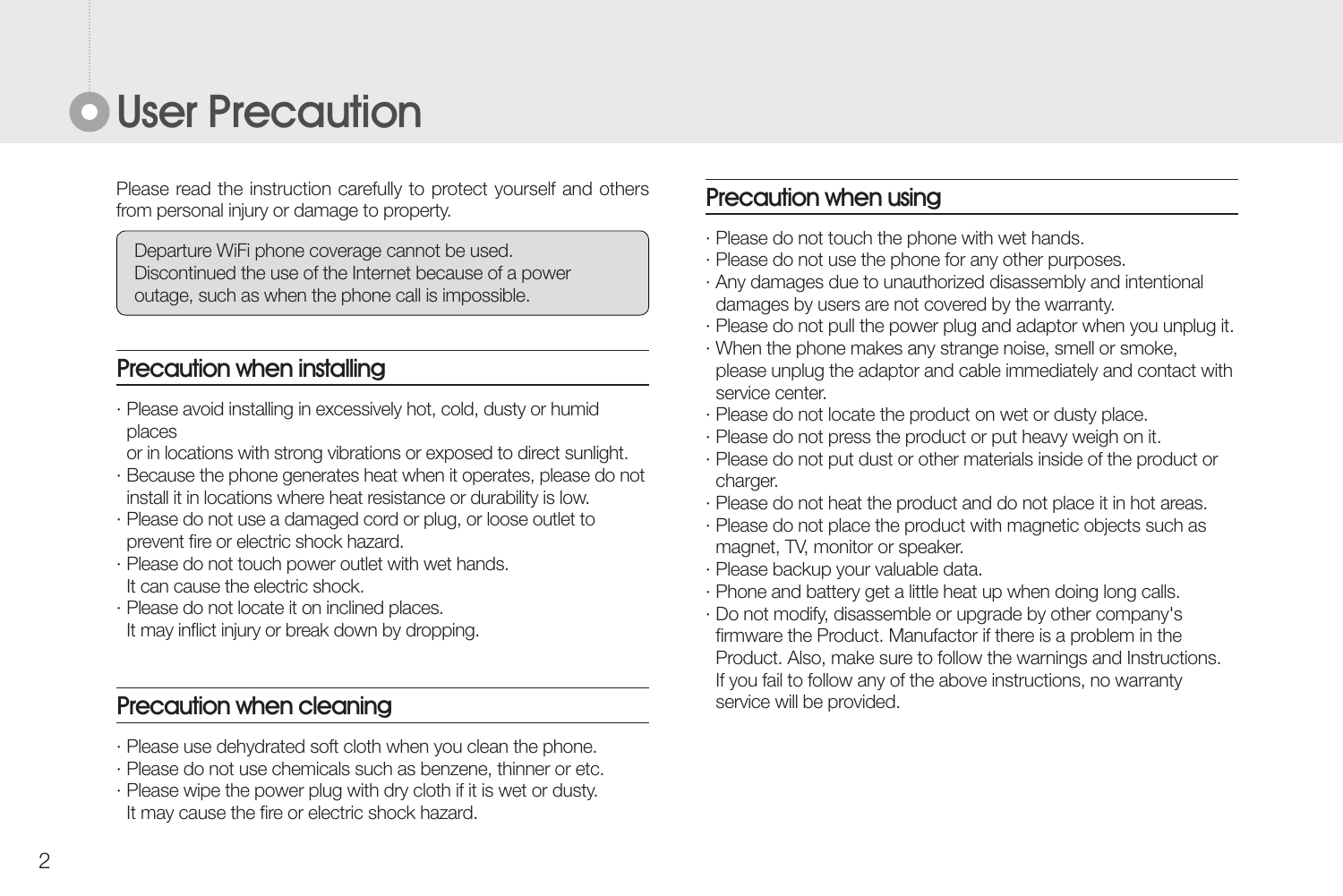### **O** Contents

### **Precaution when using of battery** User Precaution ······························ 02

- · Please don't use any other battery from other manufacturer. It can occur danger or damage to device.
- · Swollen battery can be dangerous, so do not use.
- · Use only the specified charger to charge.
- · Away from children and pets do not bite or suck.
- · Firearms or unlicensed radio products do not close.
- · Do not drown or get wet battery.
- · Keep inside a car during the summer, steam rooms, etc. in a place with high temperature and humidity, do not use it.
- · Used for a long period of time, do not put it on the blankets, electric blanket, and carpet.
- · Do not allow metallic objects to come into contact with the battery terminals.
- · Do not disassemble, crush, penetrating act or the act of giving a nasty shock. There is a risk of explosion and electric shock.
- · Exhausted batteries do not insert the fire incinerated or disposed of in accordance with the appropriate method.
- · Battery is supplies. Which reason makes running time occasionally be shorten. If running time will be half of original. You should buy new one guaranteed time is 6 months after purchase.
- · Please abstract the battery before turn off. (Unexpected turn off will be major cause of breakdown.)
- · When you first you this device, please fully charge to use.
- ※This wireless device may cause propagation interference, and so, it cannot be used for life-saving services.

#### Basic Instrunction

| Way to set the adopter  07 |
|----------------------------|
| Way to register            |
|                            |

#### Basic Function

| Make a phone call |
|-------------------|
|                   |
|                   |
|                   |
|                   |
|                   |
|                   |
|                   |
|                   |
|                   |
|                   |
|                   |

#### Extra Function

#### **Supplement**

| Treatment before Disposal ··· 18 |
|----------------------------------|
|                                  |
| Damage Compensation 19           |
|                                  |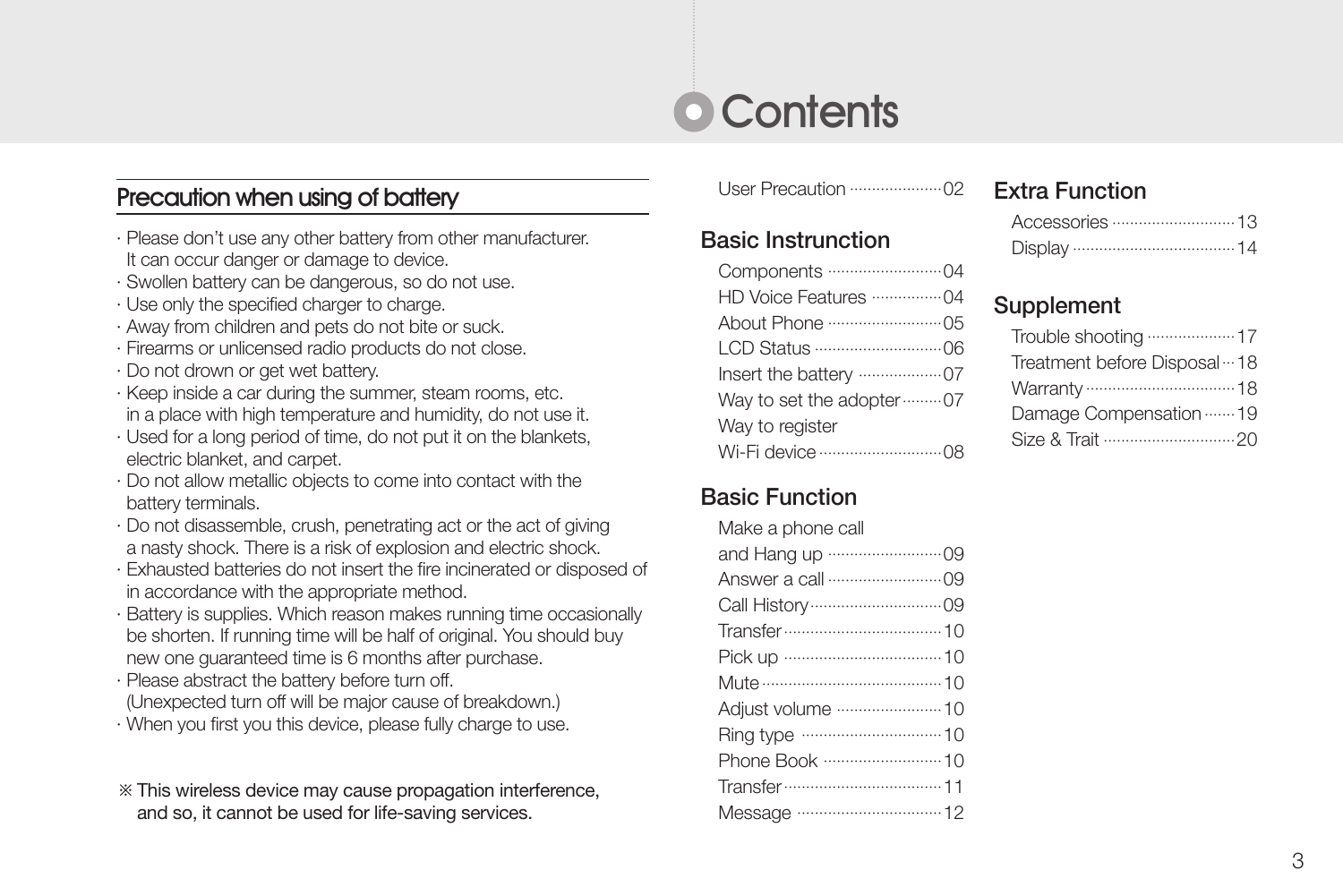## Components **Access OHD Voir**

The components must be checked when the package is opened. Please contact the store where you purchased it if there are any missing items.



### **O HD Voice Features**

- -To support HD Voice, High-end speakers and receivers are adopted.
- -Implement HD Voice Clarity such as HD TV.
- -High Voice quality is available than normal internet phone.



<Compare voice quality between General Phone and HD Voice>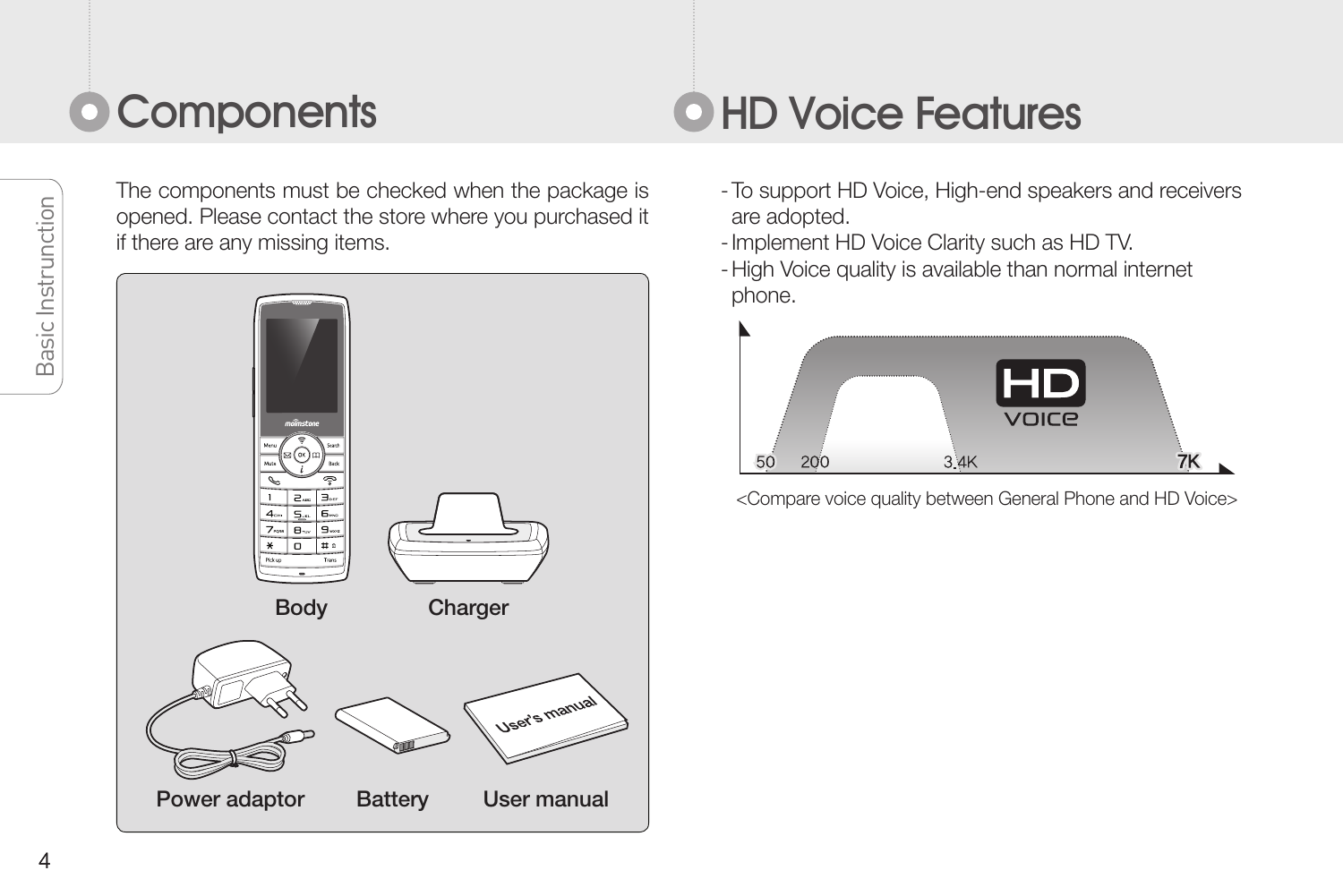## **C** About Phone



- $\bullet$  **Volume :** Adjust the sound volume.
- **@ Menu : Enter the menu.**
- **Search :** Search the registered phone number.
- Wireless line : Find the Wi-Fi.
- **O** Phone book : Move to phone book.
- $\bullet$  Additional channel : Depends on service carrier's service.
- **Message:** Start to Message menu.
- O OK : Select the item.
- **Wute: Mute function on the call.**
- **C** Back : Cancel the select item or back to the before menu.
- **O** Call : Using when you receive or end the call.
- <sup>2</sup> End : Using to power on/off.
- **® Number/Text : Input the number or text.**
- $\bullet$  #/Lock : Press long [#] button to lock the key button.
- **Pick up :** Pick up the call from other phone.
- **Transfer : Transfer to other phone.**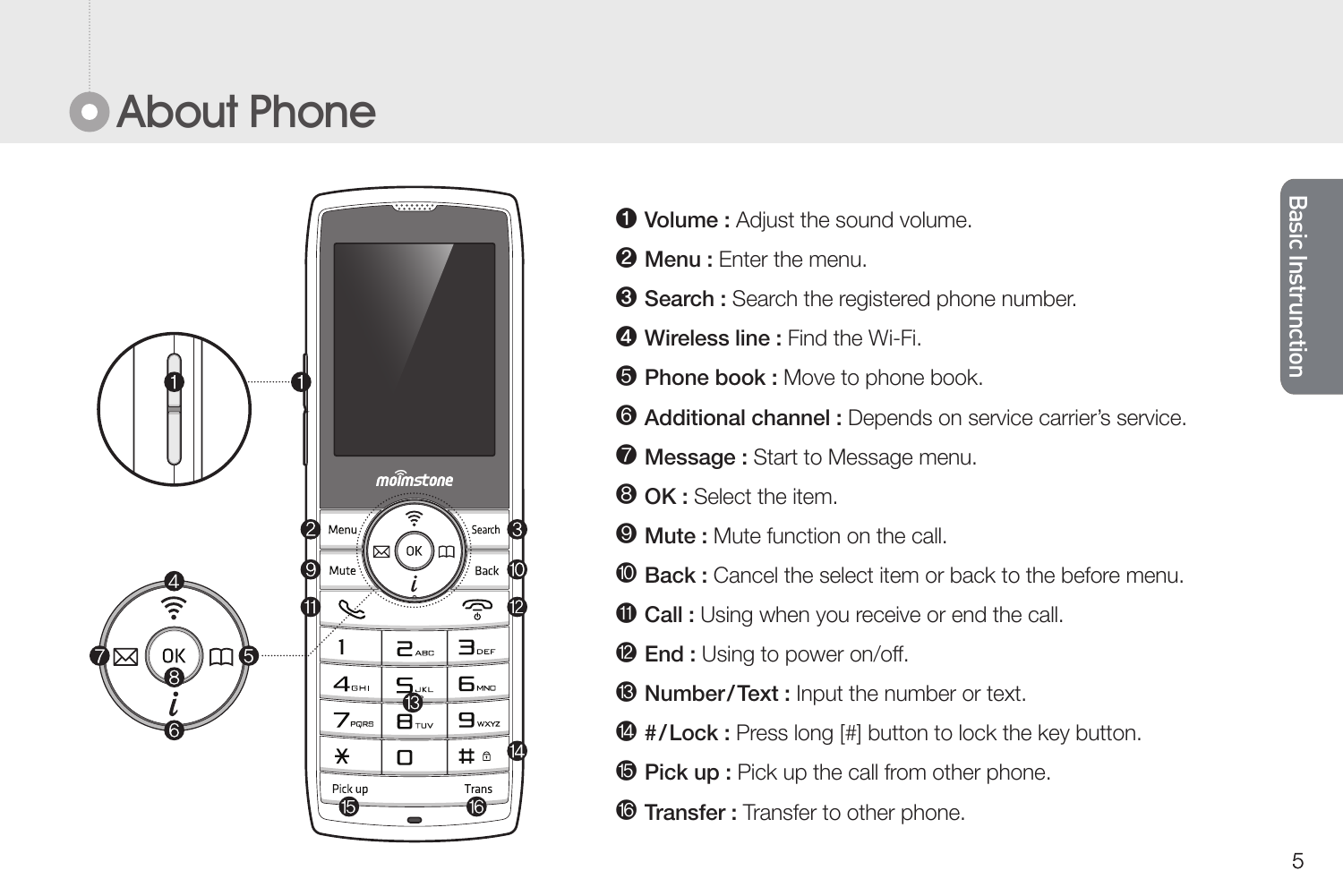## **OLCD Status**



Left menu Press the menu to run the menu. Status Icon Indicate the phone status. Please refer the detail contents.

Time, Date Indicate the time and date information.

Search the phone book to find contact.





It is unavailable status of phone call function.



It appears when you set the alarm.

Indicate the Wi-Fi signal strength. Strong signal Week signal



It appears unchecked message exist.

It appears when you set the answer machine option.



Indicate the battery status.

**Enough | Enough | Enough Shortage discharged** 

It indicate battery is charging status.

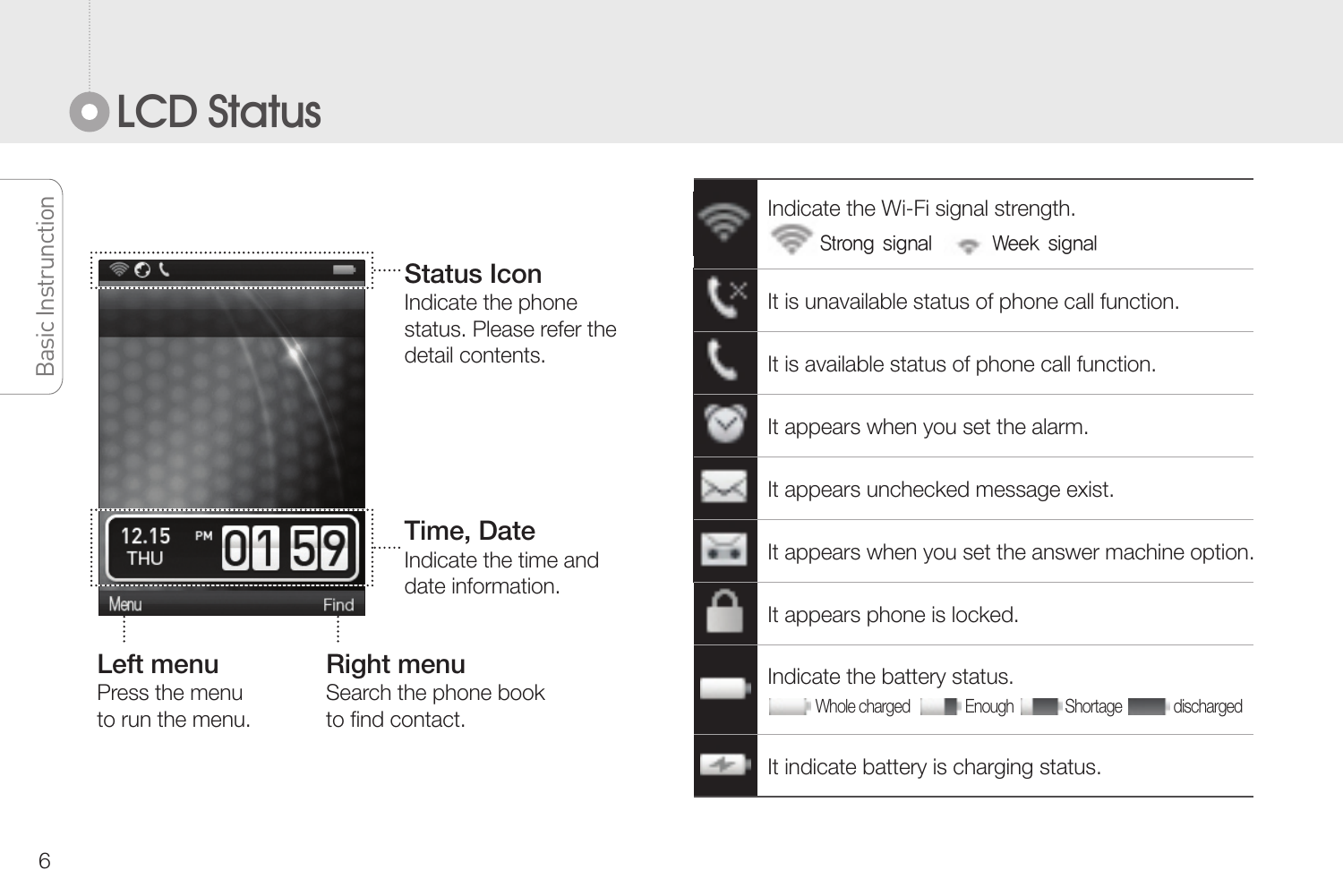### **O** Insert the battery **C** Way to set the adopter

When you first setting Wi-Fi phone, Please use the battery which included gift box. If you need exchange the battery, you have to contact service center to buy.



 Push the battery cover to **O** way as left picture, and pull **2** way to separate.

Adjust the battery charge access part to groove of  $\bigcirc$  and push the way of  $\bigcirc$ .





 As left picture, insert the battery cover to **O** direction and push the  $\bullet$  way with sounds clack.



Connect the adapter provided with Rear connector.

Connect the charger plug into a power outlet.



As shown on the left picture, place the wi-fi phone on the charging cradle and charging starts.

You can check the charging status with indicated  $\blacksquare$  icon on the top display.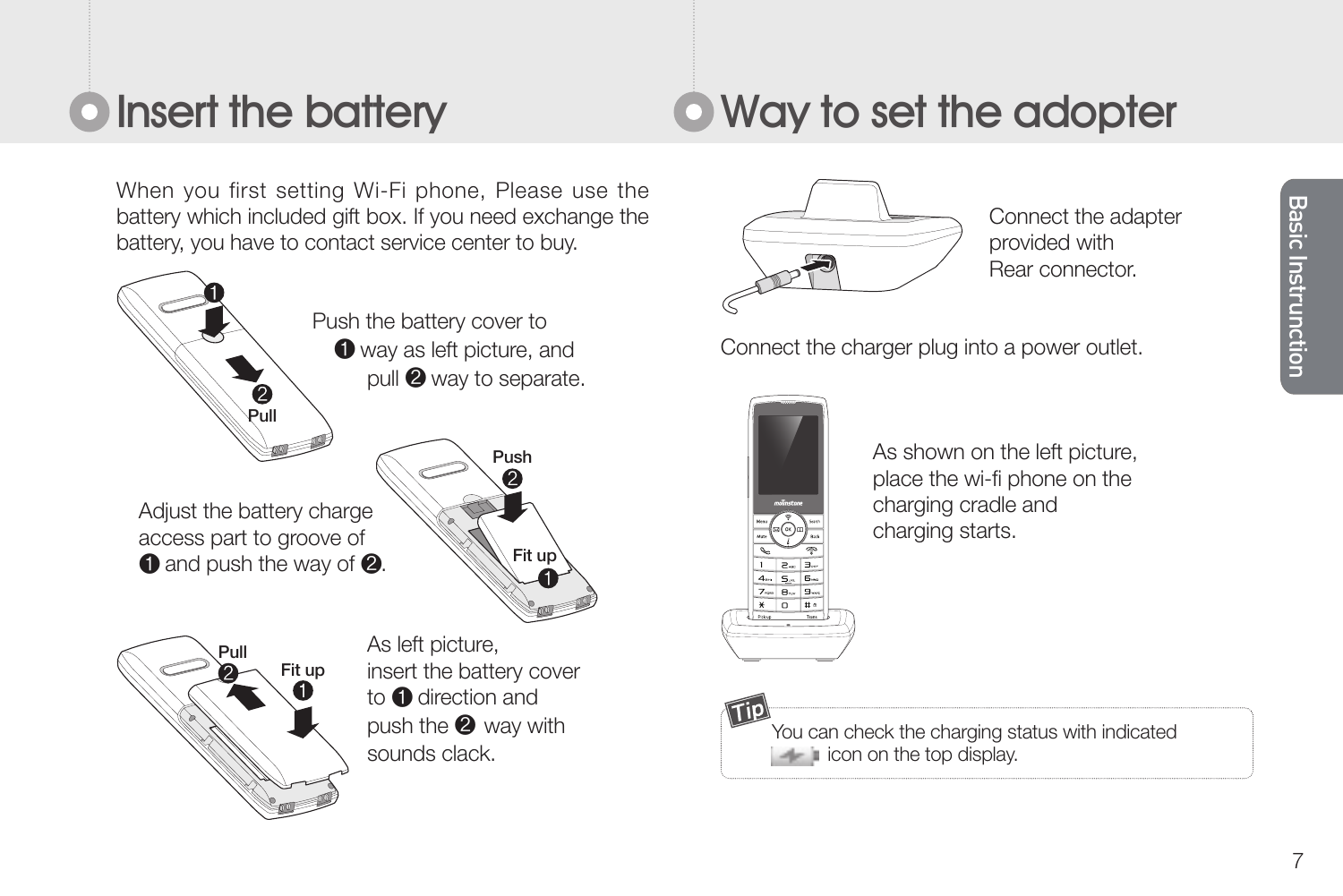### Way to register Wi-Fi device

Press the start/end button to power on. Check the Wi-Fi status of AP.

Case of the connect automatically case.



#### If automatic connection fails

[Menu]  $\rightarrow$  8. Setting  $\rightarrow$ 1.Wifi setting → 1.Profile And check the registered profile list.

Register the device after select the desired profile.



#### If profile is not registered.

[Menu] → 8.Setting → 1.Wifi setting → 1.Profile Check the WLAN list on the current searching.



After select the WLAN, click the **[Menu]**  $\rightarrow$  **3.Add profile** to add profile.

Again back to [Menu]  $\rightarrow$  8. Setting  $\rightarrow$  1. Wifi setting  $\rightarrow$ **1.Profile** and select the connect profile to register device.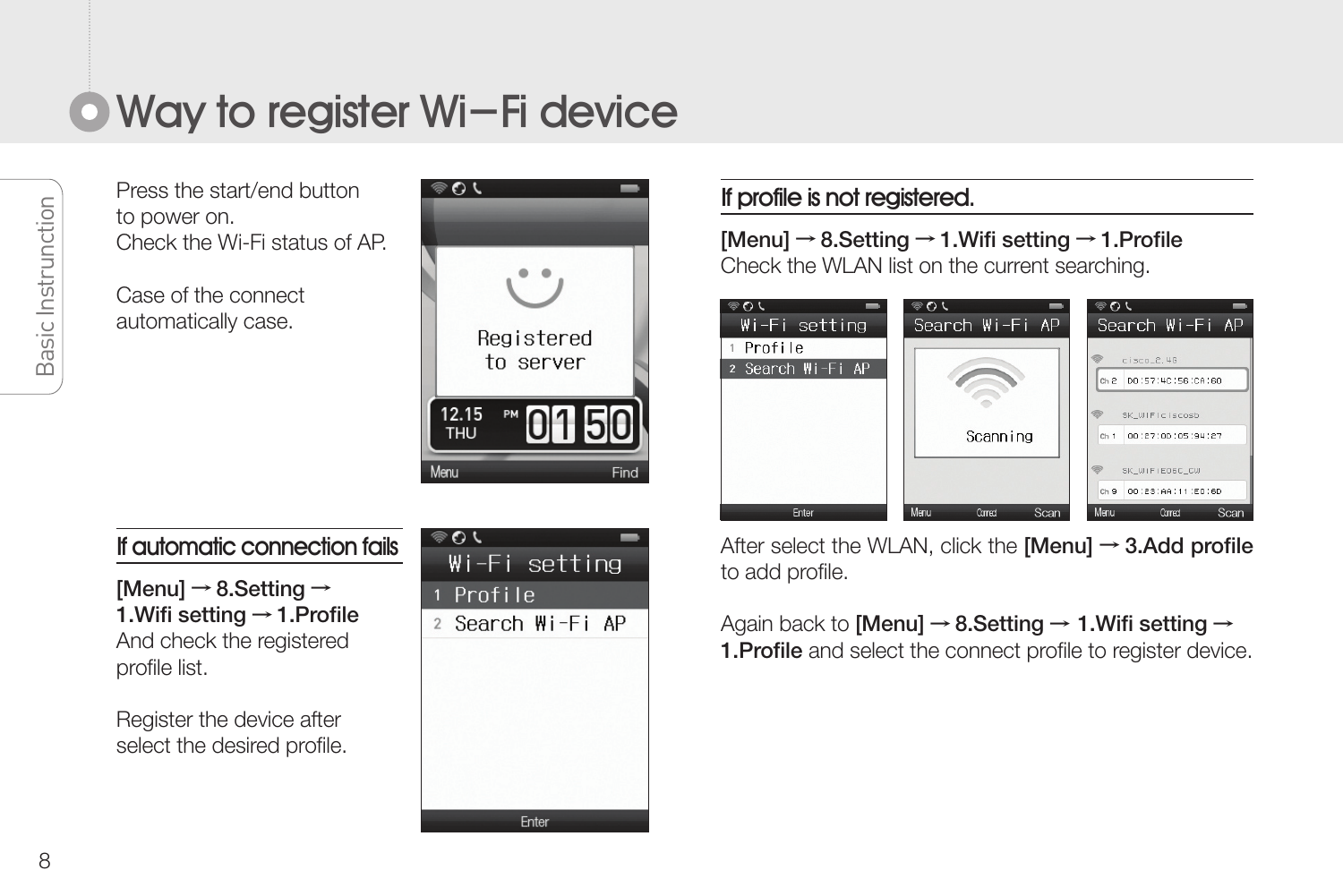### Make a phone call and Hang up

| Input the call<br>number      | <b>RAM</b> Press the<br>phone number                                                                 |
|-------------------------------|------------------------------------------------------------------------------------------------------|
| <b>Using Phone</b><br>history | Select the number<br>on history.                                                                     |
| Using<br>phone book           | Search and select<br>the desired number.<br>Search                                                   |
| <b>Speed dial</b>             | In standby mode, press and hold the last digit of<br>speed dial.(Speed dial can be registered 00-99) |
| End call                      |                                                                                                      |

 $\stackrel{\text{'}}{\text{Answer}}$  setting way is **[Menu]**  $\rightarrow$  **3.Manage call**  $\rightarrow$ 3.Answer call.

#### Answer a call as outside function

If the condition which set outside function, It will notice the auto-answer or missed call via SMS.

 $\overleftrightarrow{0}$ utside function is setting on **[Menu]**  $\rightarrow$  **5.Accessories**  $\rightarrow$  1. Outside function.

### Answer a call

#### Answer call directly

- If answer way is set Press the button : Press the any button to receive except  $\mathbb{R}$  button, Back, volume button.
- If answer way is set to Lift handy :

Call is connected when Lift handy from the charging cradle.

### **O Call History Social**

You can check the history of outgoing call, incoming call, Missed call. Total history can be saved 100.

- **Button** : Make a phone call as pressing number.
- **[OK] Button** : See detail contents.
- [Menu] : Send the message or save/delete the number.

ŤО You can confirm as [Menu] → 3.Managing call →

1. Call history.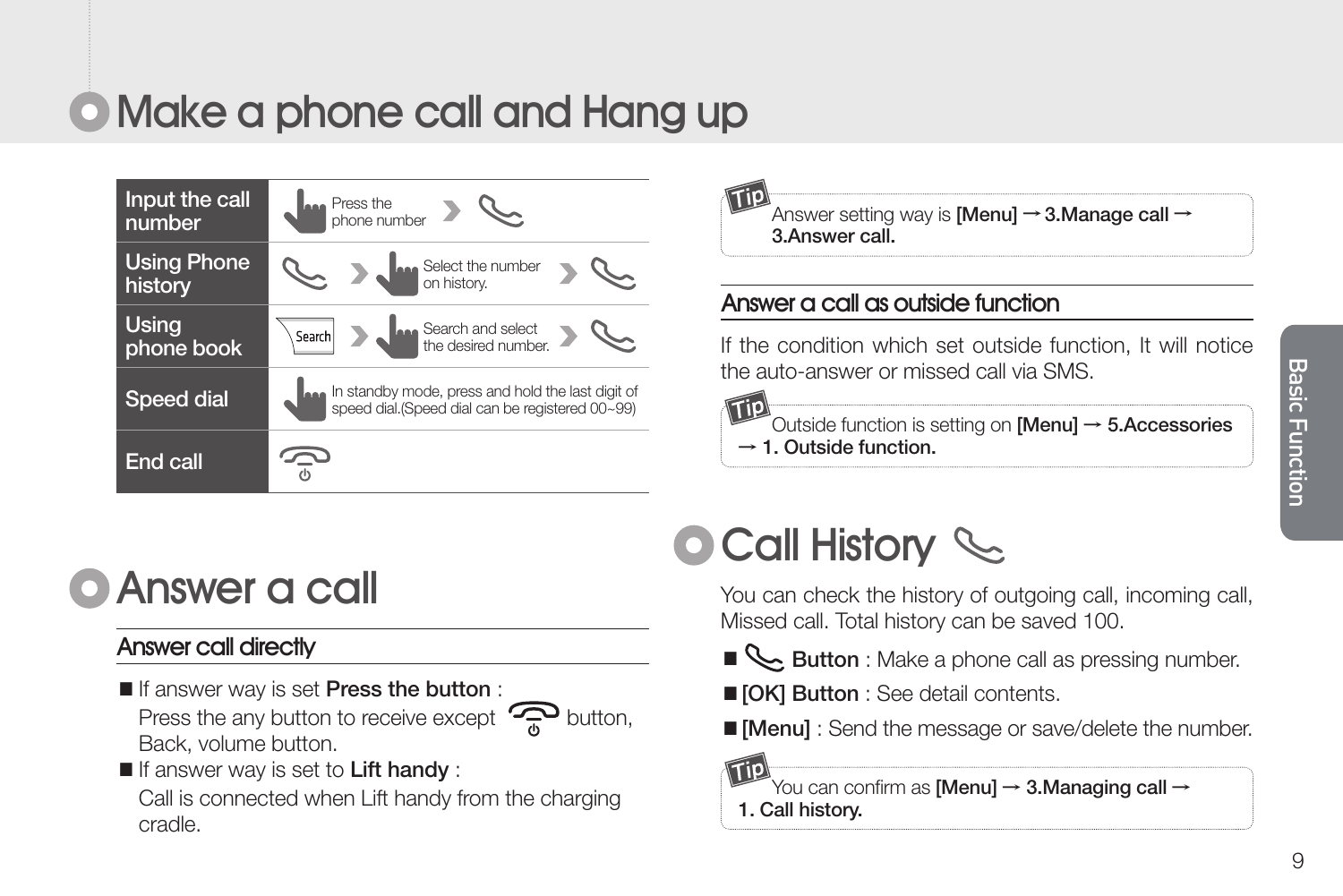

You can transfer the call to other number or another phone in the same group.



**O** Pick up

### Pick up

The function allows you to answer another ringing phone in the network.

You need contact the manager.

This function requires pickup code and group.

### Mute

Press **[Mute] button** during an ongoing call to mute your voice.

### **O** Transfer Transider Adjust volume

On the waiting mode, Press [Volume] and click the  $\boxtimes$ button, You can adjust the button volume, bell, call, power on/off, alarm, message sound. Allow to adjust volume for 8 steps when you press the [Volume] button or  $\langle \widetilde{i} \rangle \langle \widehat{\widetilde{\tau}} \rangle$ 

■ Adjust the volume on call : You can adjust the voice volume on the phone call as press [Volume] button. Voice volume can be adjusted 8 steps.

### **O** Ring type

Allow you to find and change ringtones easily. Select the bell on the Real bell 10 kinds or Media bell 10 kinds.

 $[Menu] \rightarrow 6. Select sound \rightarrow 1. Bell setting$ 

### Phone Book

#### Search the contacts

You can make a call by a list of all numbers, name, phone number, group contact after selecting of number make a call to press [call].

Basic Function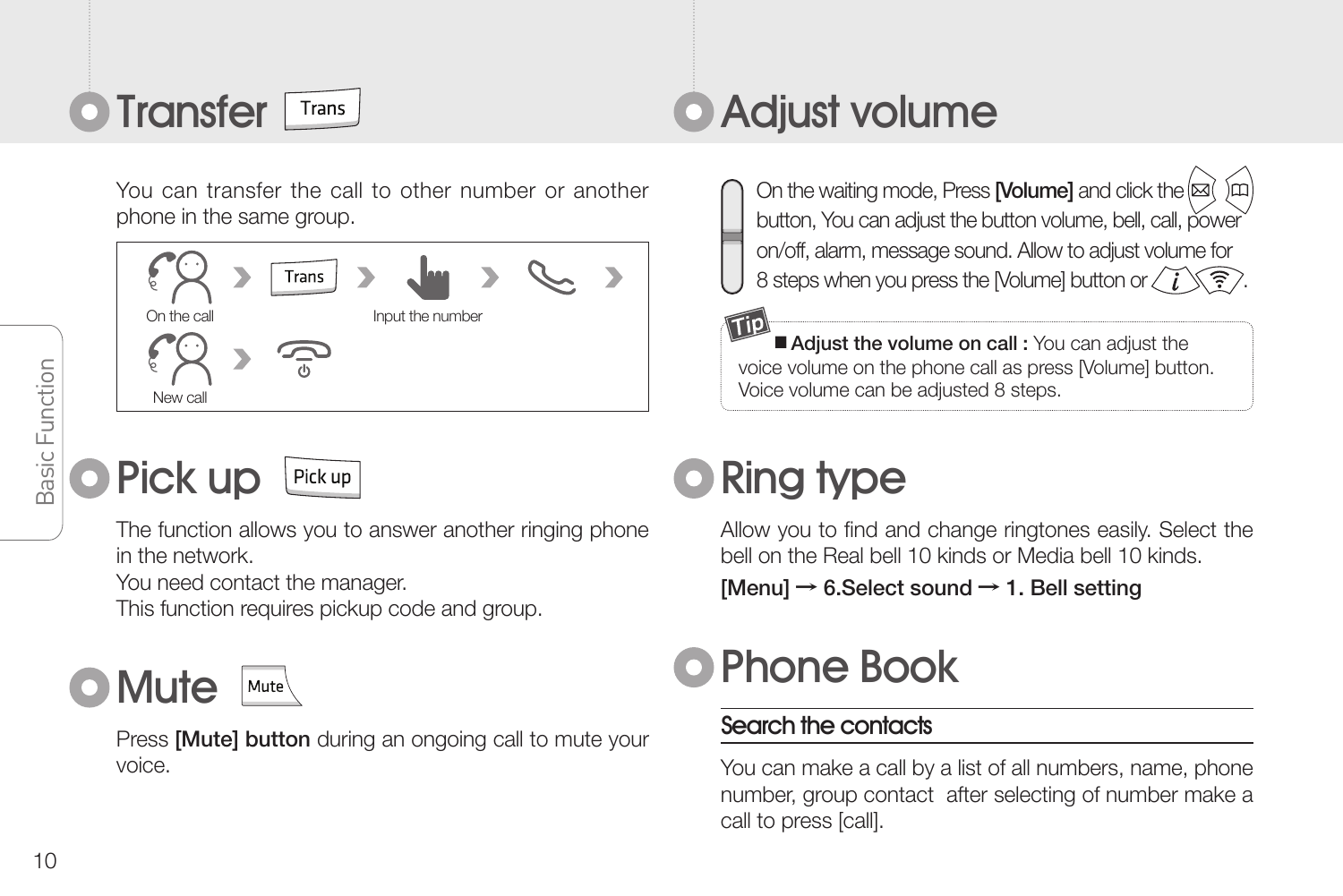### **O** Phone Book

# $\square \rightarrow$  1. Search the contacts  $\rightarrow$  Select  $\rightarrow$  (OK)

Press the [Menu] on the list to delete, edit, send the message.

#### Register contact

You can register the contact as below picture.



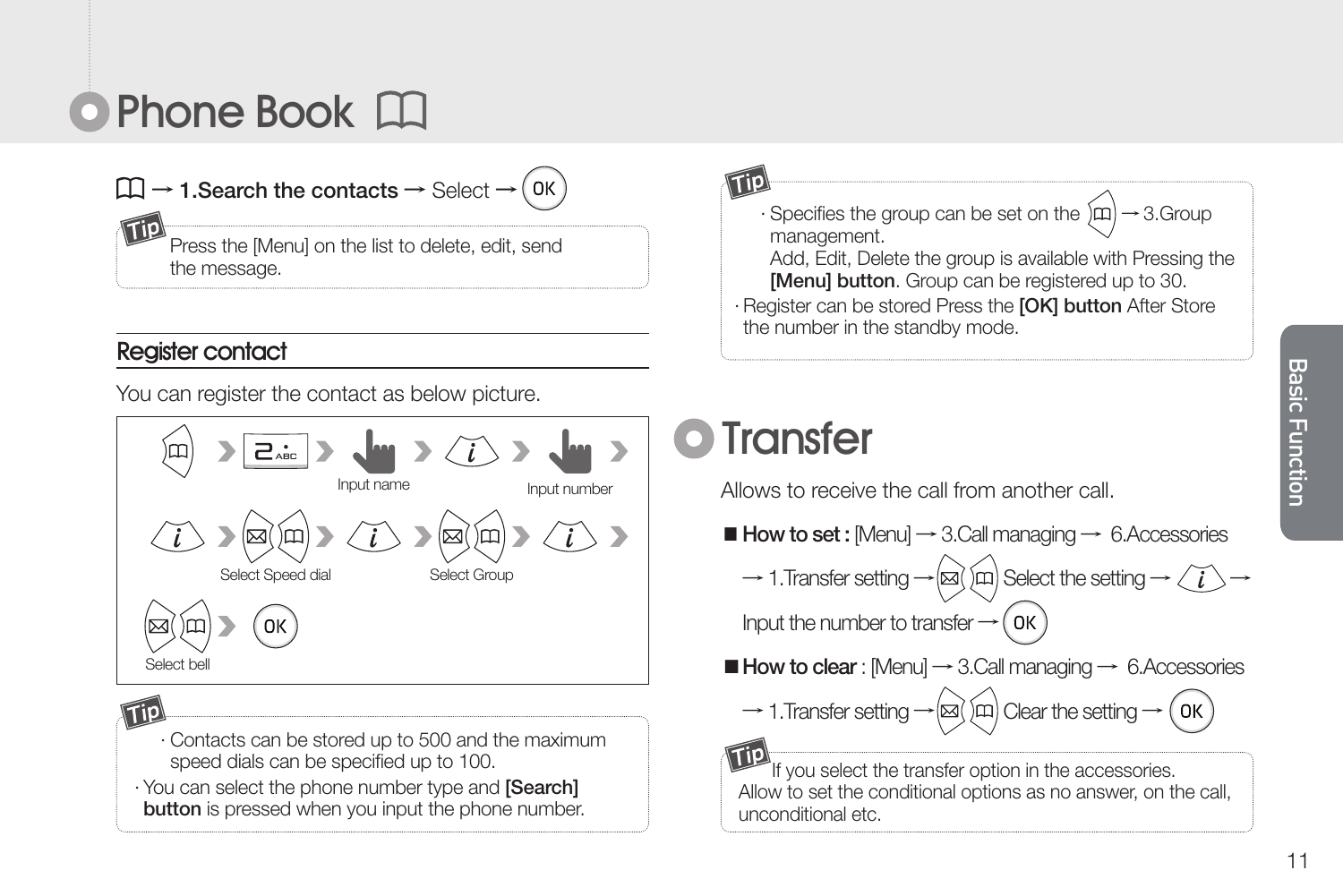

Allow to send and receive the message. Please ask to manager for service.



#### Inbox



You can check the received, sent and draft massage. Allow to use the deliver, save the number, delete function after Select the message and press the [Menu] button.

#### Spam Message

### $\rightarrow$  3.Spam message

- Register spam number : Register the spam number up to 5.
- Spam Inbox : Check the spam message.
- Setting : Choose whether block the spam message or not.

#### Message setting

- $\rightarrow$  4 Message setting
- Arrival alarm interval : Once, Two minutes interval, clear the alarm when message is received.
- Setting alarm bell : Select the message notification bell on the three choices.

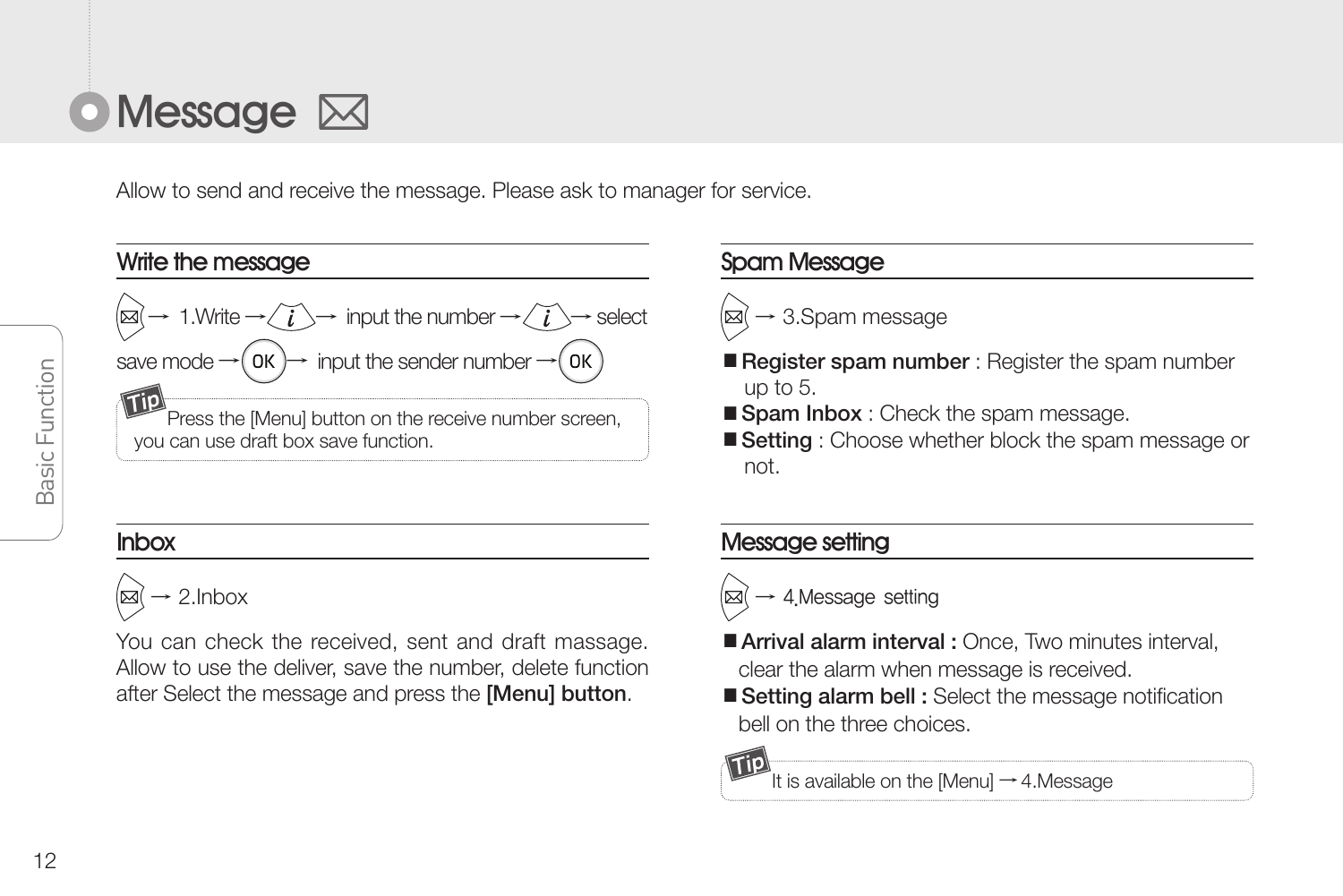### **C** Accessories

#### Outside function

[Menu] → 5.Accessories → 1.Outside function

- Auto answer setting : When you go out, you can set the auto answer and clear the auto answer.
- Missed call SMS : You can send the SMS to missed call number.

You can set and clear the morning call.



#### Alarm

You can set and clear the alarm.

 $\blacksquare$  How to set : [Menu]  $\rightarrow$  5.Accessories  $\rightarrow$  3.Alarm -Select setting  $\rightarrow \left\langle \vec{i}\right\rangle \rightarrow$  Input time  $\rightarrow \left\langle \vec{i}\right\rangle \rightarrow \left\langle |\vec{a}|\right\rangle$  (m) Select  $\left| \text{interval} \rightarrow \left( \overrightarrow{i} \right) \rightarrow \left( \text{sd} \right) \text{sn} \right|$  Select bell type  $\rightarrow \left( \text{OK} \right)$  $\blacksquare$  How to clear : [Menu]  $\rightarrow$  5.Accessories  $\rightarrow$  3. Alarm  $\rightarrow$ Morning call and the select Clear → Morning call and the select Clear → Morning call and the select Clear →

> Tip) Press the [Menu] button to delete and add alarm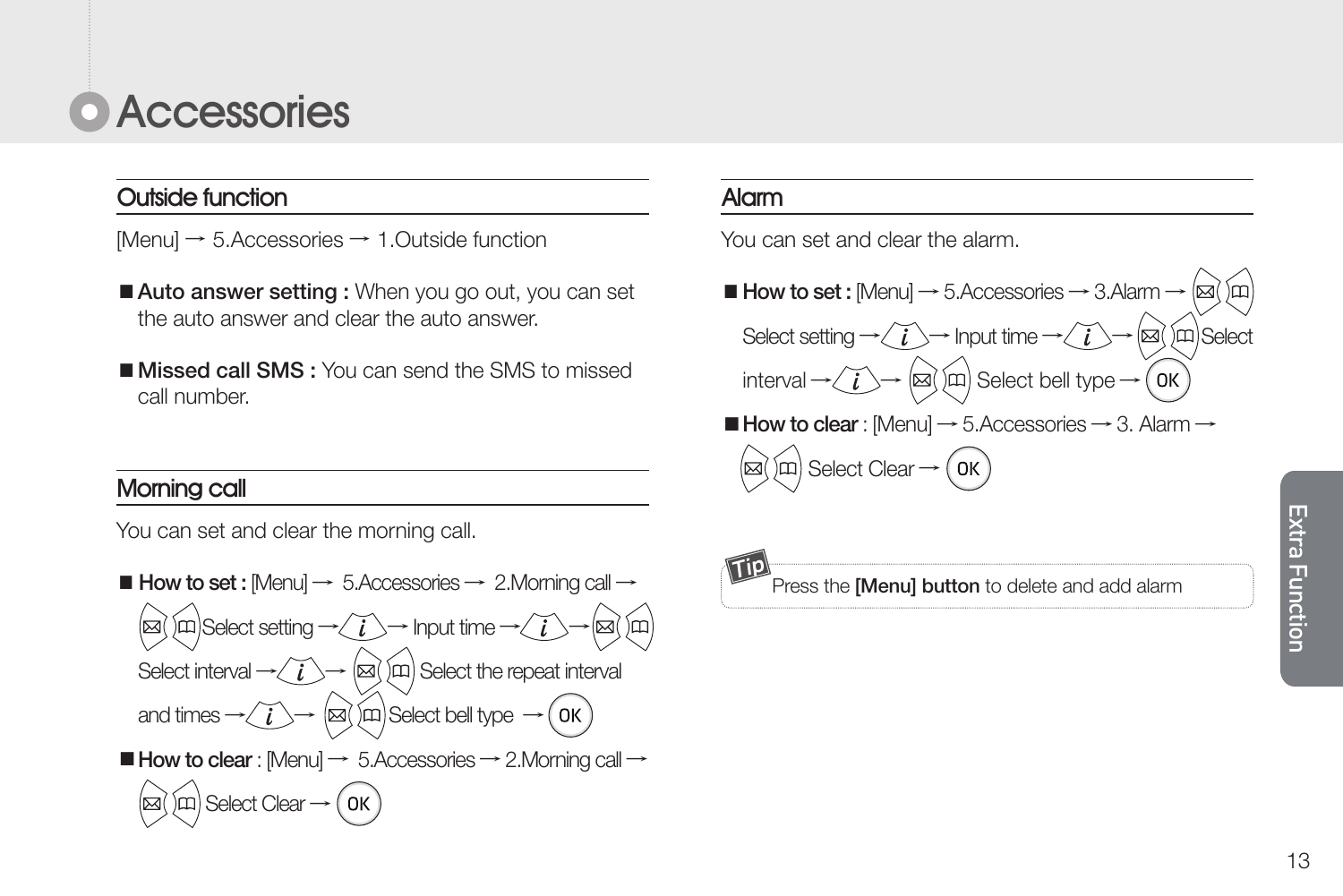### **O** Accessories

#### Calculator

Direction or Ok button is works as operator on the displayed screen.

Press the [Back] button to delete one letter, Press the [Menu] button to delete all.

 $\blacksquare$  How to set : [Menu]  $\rightarrow$  5.Accessories  $\rightarrow$  4.Calculator

### **O** Display

#### Display setting

You can choose wall paper on the display. There are 10 kinds of wall paper.

■ How to set : [Menu]  $\rightarrow$  7.Display  $\rightarrow$  1.Display setting  $\rightarrow$ 

 $\hat{S}(\hat{\mathsf{n}})$  Select the wall paper  $\rightarrow$   $\hat{S}(\mathsf{K})$ 

#### World time

You can check the world time and date via moving direction button to select major cities.

 $\blacksquare$  How to set : [Menu]  $\rightarrow$  5.Accessories  $\rightarrow$  5.World time

#### Banner

You can put the desired phrase or phone number on the display.

■ How to set : [Menu]  $\rightarrow$  7.Display  $\rightarrow$  2.Banner  $\rightarrow$  [ $\boxtimes$ ] Phone num, Direct input  $\rightarrow \textcircled{I} \rightarrow \text{Input}$  phrase  $\rightarrow \textcircled{I}$ Select the color  $\rightarrow$  (OK)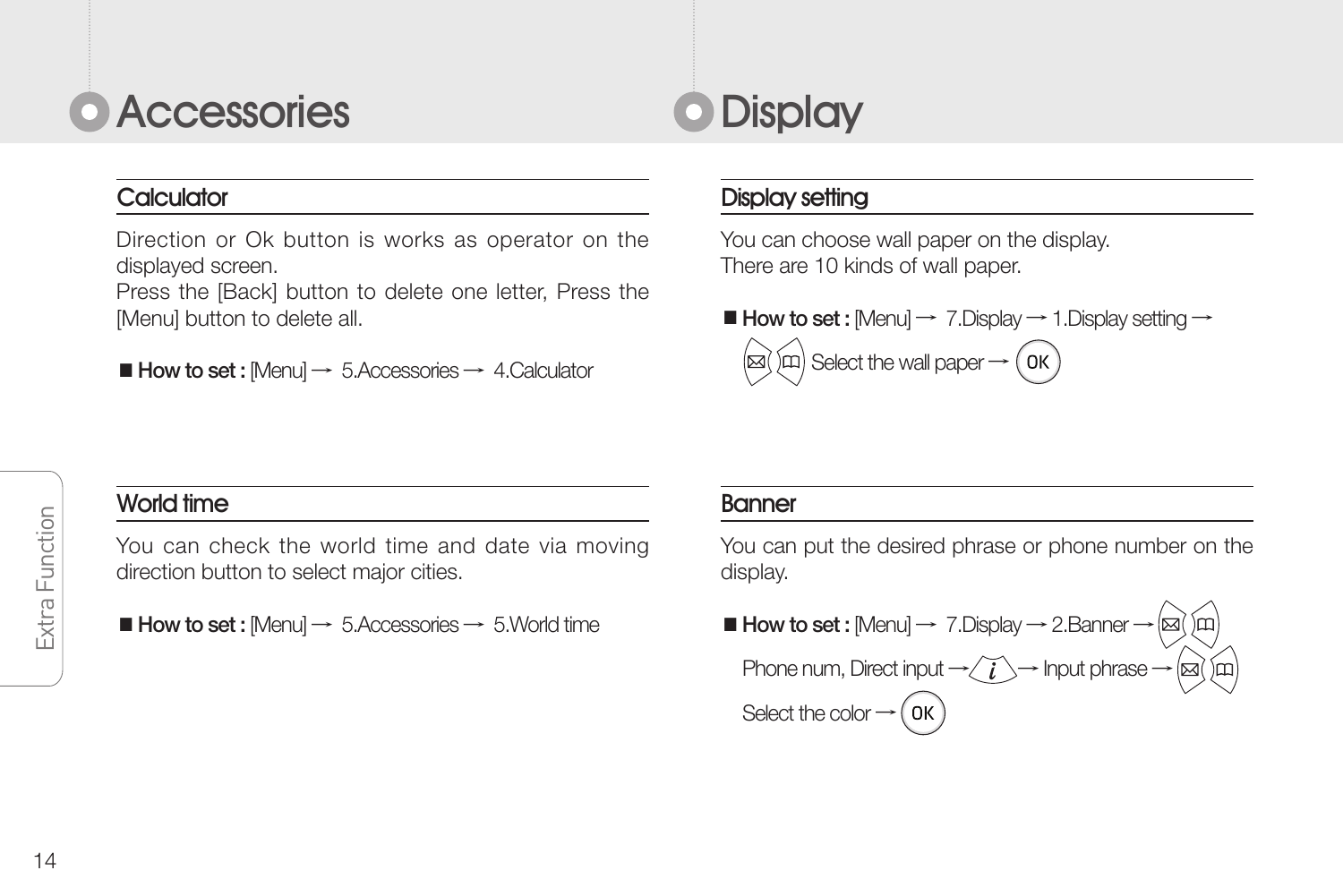### **O** Display

#### **Brightness**

You can adjust the brightness on the display from 1 level to 10 level.

■ How to set : [Menu]  $\rightarrow$  7.Display  $\rightarrow$  3.Brightness  $\rightarrow$  $\left(\widehat{\text{m}}\right)$  Select brightness  $\rightarrow$   $\left(\widehat{\text{OK}}\right)$ 

#### **Backlight**

Allows to set the time after operation device. You can select the choice among the 10 secs, 20 secs, 30 secs, 1 min, 3mins, always on.

■ **How to set:** [Menu] → 7. Display → 4. Backlight →  
\n
$$
\text{[M]} \times \text{Select option } \rightarrow \text{OK}
$$

#### Menu style

You can select the menu style between Rotate menu and Greed menu.

■ How to set : [Menu]  $\rightarrow$  7.Display  $\rightarrow$  5.Menu style  $\rightarrow$ 

 $(\widehat{m})$  Select the menu  $\rightarrow$   $(\widehat{0\mathrm{K}})$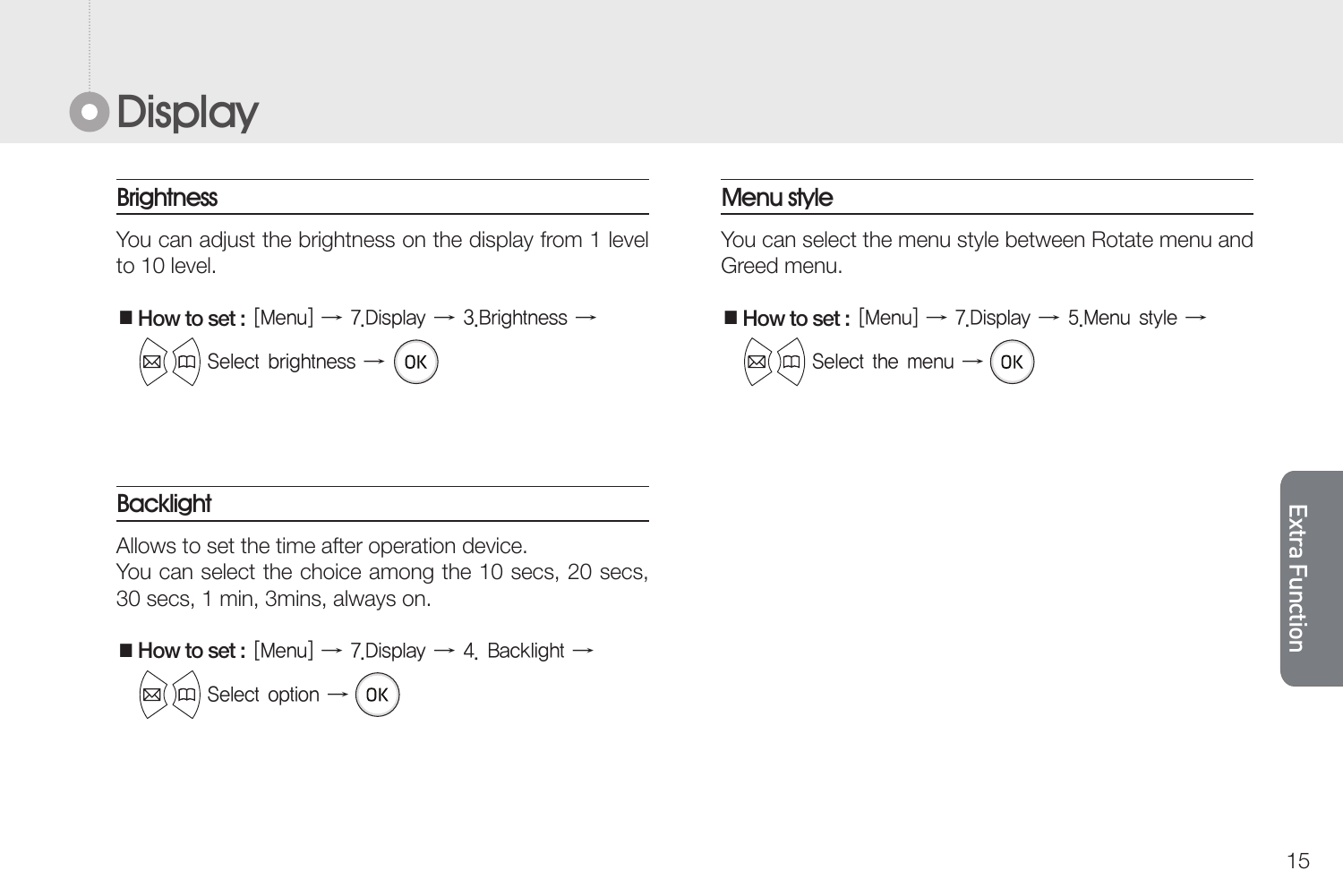### **O** Display

#### Clock/Calendar

You can put the desired time and date.

 $\blacksquare$  How to set: [Menu]  $\rightarrow$  7. Display  $\rightarrow$  6. Clock/Calendar  $\rightarrow$   $\circledR$   $\circledR$  Select the time  $\rightarrow$   $\circledR$ 

### Power ON/ OFF

You can select the power on/ off wall paper.

■ How to set: [Menu] → 7.Display → 7.Power ON/OFF  
→ 
$$
(\text{a})(\text{m})
$$
 Select the display → (OK)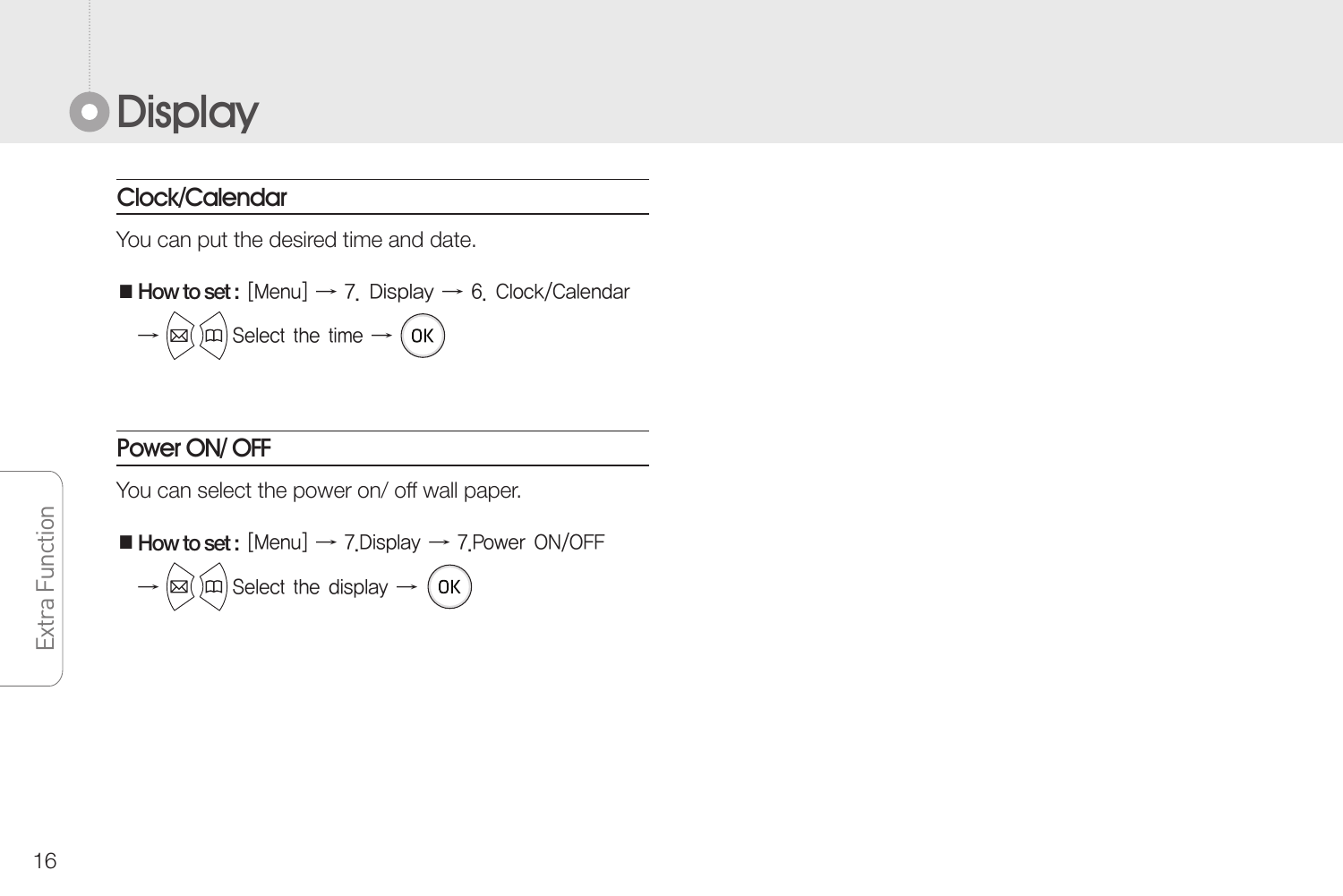### **O** Trouble shooting

#### Solution for simple issues / Following issues may occur although the phone is working correctly.

| <b>Symptoms</b>                                                             | How to solve                                                                                                                                                                                                                                                                                                                                                                                                      |
|-----------------------------------------------------------------------------|-------------------------------------------------------------------------------------------------------------------------------------------------------------------------------------------------------------------------------------------------------------------------------------------------------------------------------------------------------------------------------------------------------------------|
| 1. The phone does not work.                                                 | The battery must be charged enough. Please charge the phone on the cradle to make sure positioned<br>correctly. Enough battery charge after the power button is pressed, the phone do not work,<br>remove the battery and then insert it again.                                                                                                                                                                   |
| 2. Not registration.                                                        | Enough battery charge after the power button is pressed, the phone do not work, remove the battery<br>and then insert it again                                                                                                                                                                                                                                                                                    |
| 3. Phone call status is<br>too bad.                                         | - Check the distance AP device between the call locations is too far away.<br>- Check a lot of obstacles, such as walls, or a severe local electromagnetic interference region.<br>- Short distance calls location even in bad condition, please turned off the power and then turns it on again.<br>If you feel small volume, call volume using the volume control on the side of the volume keys in moderation. |
| 4. The phone does<br>not charge.                                            | - Make sure the other adapter is connected.<br>- Please use the dedicated adapter provided with a phone.<br>- Please make sure you clean the charging contacts on the charging cradle.<br>Loose foreign material or moisture in the contacts with a soft, dry cloth, wipe Charge does not<br>even cleaned Please contact the customer center for purchasing a new battery.                                        |
| 5. Ringtone is too quiet.                                                   | [Menu] + [5.Sound] + [3.Adjust volume] buttons to adjust ringtone volume.                                                                                                                                                                                                                                                                                                                                         |
| 6. Screen is too dark.                                                      | [Menu] +[6.Display] + [3.Brightness] buttons to adjust brightness of the screen.                                                                                                                                                                                                                                                                                                                                  |
| 7. Text message service /<br><b>Caller Information does</b><br>not display. | Make sure to join the service.<br>Please contact us.                                                                                                                                                                                                                                                                                                                                                              |
| 8. Battery usage time<br>(waiting time) was shorter.                        | Battery is a consumable item and use time gradually decreases.                                                                                                                                                                                                                                                                                                                                                    |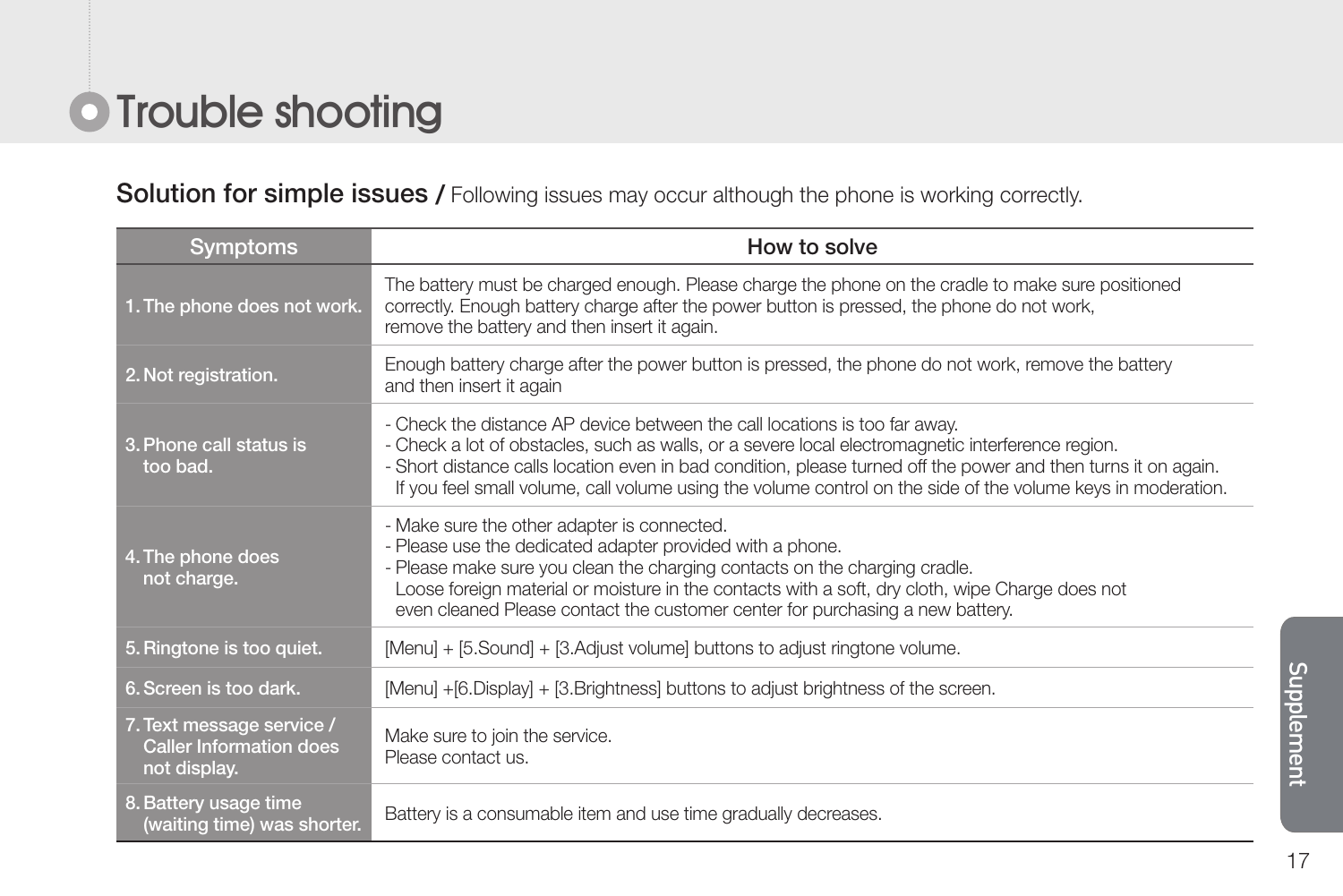## **O** Treatment before Disposal **O** Warranty

Please follow the instructions when you dispose the product.



When disposing of the product, please contact the nearest local governments for proper treatment. Please dispose it in the right way that you are informed.

Please inform administration office if they provide free recycling service of the phone.

The products which are produced and sold from Moimstone Co, Ltd are guaranteed for 12 months from the date you purchased if the products have been used in accordance with those specified in the documentation

#### · 12 months from the date of purchase

The products which failed in the production process are free exchanged or repaired from the store you purchased.

#### · After 12 months

After the warranty, the repair and exchange service are continually offered for ongoing products. Repair and transportation fees will be charged.

#### · Exceptions

- ① Lost or stolen
- ② Inadvertent damage of users
- ③ Abuse, misuse, and unauthorized repairs
- ④ Improper storage conditions
- ⑤ Natural Disasters

The warranty is based on Korean damage compensation law. According to the conditions of other countries, details can be changed.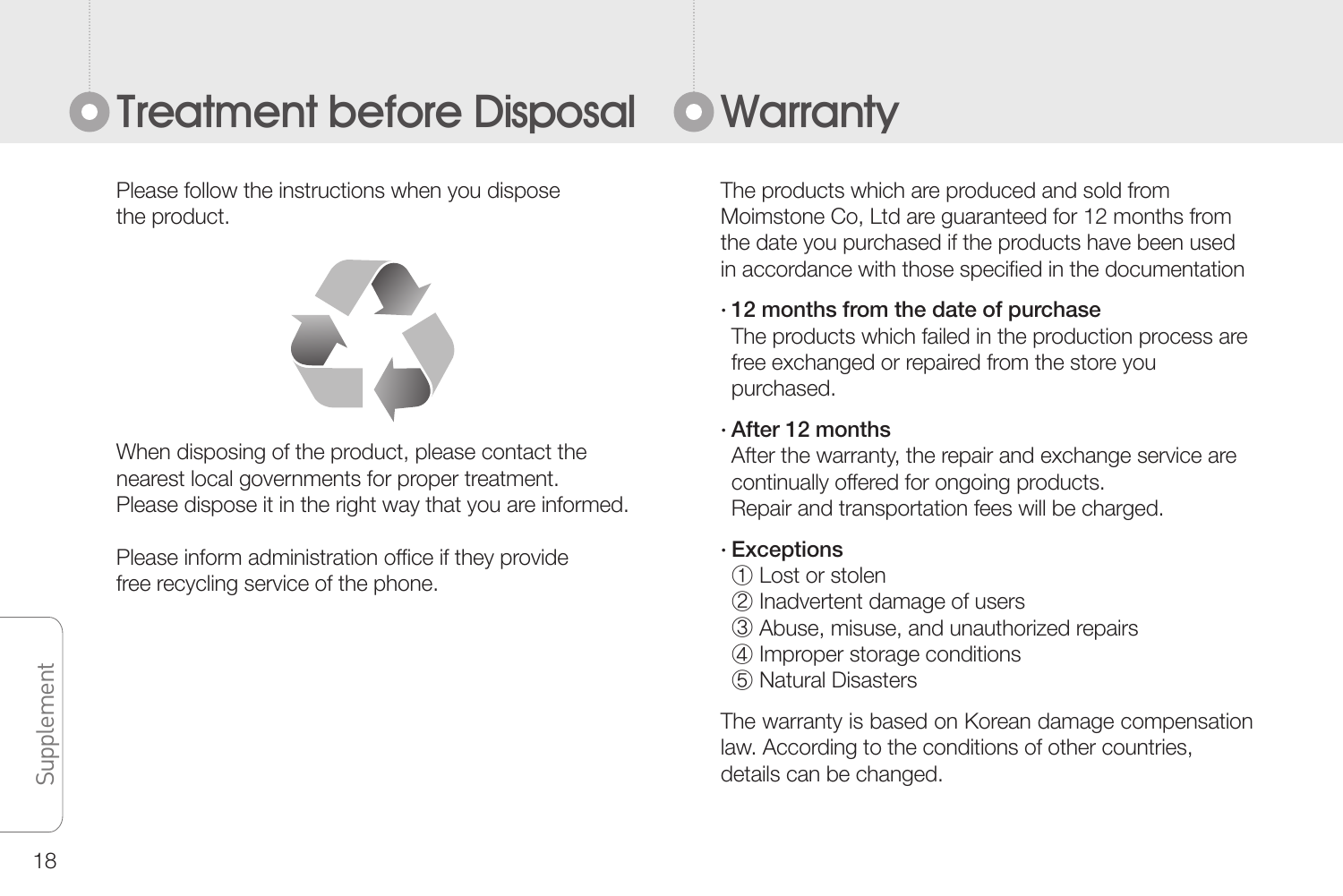### Damage Compensation

Free of charge Free compensation services will be provided for manufacturer's defects or spontaneous failure within 12 months of warranty.

|                                                                                                               |                                                                                              |                                                                           | Compensation                       |                                      |  |
|---------------------------------------------------------------------------------------------------------------|----------------------------------------------------------------------------------------------|---------------------------------------------------------------------------|------------------------------------|--------------------------------------|--|
|                                                                                                               | <b>Types of damage</b>                                                                       |                                                                           |                                    | After warranty                       |  |
| Failures of<br>performance<br>and feature<br>when<br>the products<br>have been<br>used in the<br>normal state |                                                                                              | Major repair within 10 days from the purchase                             | Exchange or refund                 |                                      |  |
|                                                                                                               |                                                                                              | Major repair within 1 months from the purchase                            | Exchange or free repair            |                                      |  |
|                                                                                                               |                                                                                              | Damages occurred during shipping or installation                          | Exchange                           | N/A                                  |  |
|                                                                                                               | Exchanging product required major repair within 1 month from exchanging date.                |                                                                           | <b>Refund</b>                      |                                      |  |
|                                                                                                               | The case of exchange is not possible                                                         |                                                                           |                                    |                                      |  |
|                                                                                                               | Repairable case                                                                              | Same defect occurs 3times                                                 | Free repair                        | Repair with charge                   |  |
|                                                                                                               |                                                                                              | Same defect occurs 4times                                                 |                                    | Repair with charge                   |  |
|                                                                                                               |                                                                                              | Different defects occur 5times                                            |                                    | Repair with charge                   |  |
|                                                                                                               |                                                                                              | The case of the company loss the product customer request to repair.      | Exchange or<br>refund              | Refund the price adding up           |  |
|                                                                                                               | The case of the company does not have parts of the product to repair within retention period |                                                                           |                                    | 10% of the amount after depreciation |  |
|                                                                                                               |                                                                                              | The case of the company has parts of the product but repair is impossible |                                    | Refund the amount after depreciation |  |
|                                                                                                               | Impossible to repair                                                                         |                                                                           | Pay fee for repair<br>and exchange | Refund the amount after depreciation |  |
|                                                                                                               | Impossible to repair                                                                         |                                                                           | Free repair                        | Repair with charge                   |  |

Service with charge Please read the manual carefully. Service fee will be charged when you request non-broken product to fix.

#### Fault of users or failure due to mishandling

- The fault occurred by unauthorized repairs
- Intentional or negligent failures of users
- Failure of user's mishandling(Falling, flooding, excessive operating, etc)
- Damage due to using unauthorized part or accessory

#### In other cases

- Natural disasters
- End of life of consumable parts
- The product is installed in a different way with the one documented in manual.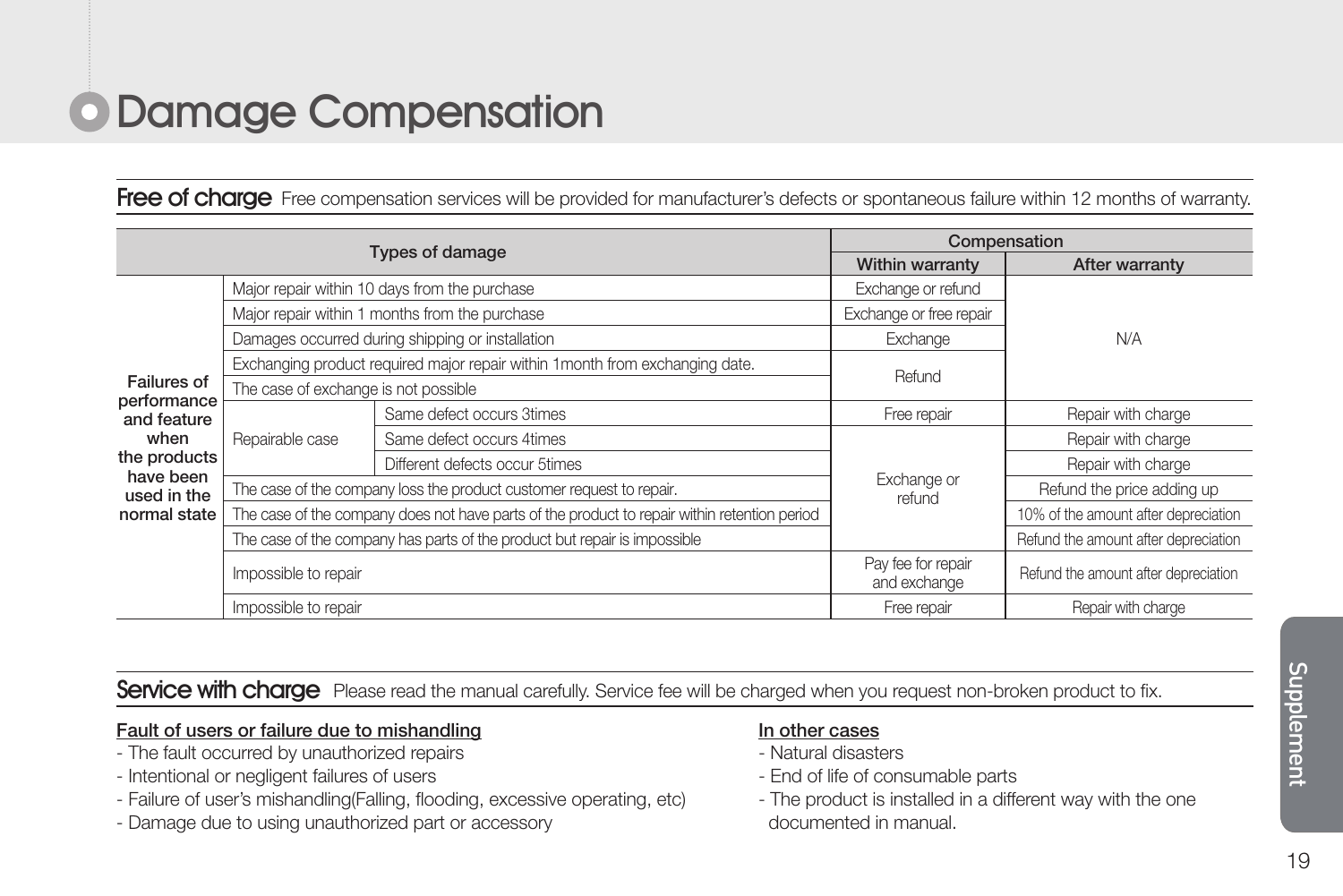

### H/W Specification

| Section                 |                     | <b>Description</b>                                                                                                                                                                  |
|-------------------------|---------------------|-------------------------------------------------------------------------------------------------------------------------------------------------------------------------------------|
| System                  | CPU                 | 240Mhz ARM9, 169Mhz TeakLite DSP                                                                                                                                                    |
|                         | <b>FLASH MEMORY</b> | 128MBYTF                                                                                                                                                                            |
|                         | SDRAM MEMORY        | 64MBYTF                                                                                                                                                                             |
|                         | O <sub>S</sub>      | I inux                                                                                                                                                                              |
|                         | <b>CODEC</b>        | Narrowband: G.711, G.729<br>Wideband: G.711.1 R2B, G.711.1 R3, G.722                                                                                                                |
| Protocol                | Signaling           | SIP: RFC3261, RFC2976, RFC3264, RFC3428, RFC3515 and related RFC draft standards.<br>SRTP(Secure RTP), TLS                                                                          |
|                         | OoS                 | IEEE802.1p DiffServ(RFC2475)                                                                                                                                                        |
|                         | <b>RF</b> Protocol  | IEEE 802.11 a/b/g/n (CSMA/CA)                                                                                                                                                       |
|                         | <b>RF</b> Channel   | 2.4G(13 Channel), 5G(19 Channel)                                                                                                                                                    |
| WiFi                    | Frequency           | 2.4~2.4835GHz,5.15~5.25GHz, 5.25~5.35GHz,5.47~5.65GHz, 5.725~5.825GHz                                                                                                               |
| Module                  | Modulation          | 11b-DSSS: CCK, 11g /n-OFDM: QAM                                                                                                                                                     |
|                         | <b>RF</b> Power     | $11h \cdot > 18d$ Rm<br>11g : $\geq$ 18dBm at $\leq$ 18Mbps, $\geq$ 16dBm at 24&36Mbps, $\geq$ 14dBm at 48&54Mbps<br>11n : ≥ 18dBm at MCS0~2, ≥ 16dBm at MCS3~4, ≥ 14dBm at MCS5~7, |
|                         | LCD.                | 2.4inch, 65K, TFT QVGA, 240X320 pixels                                                                                                                                              |
| Display &<br><b>KEY</b> | <b>KFY Pad</b>      | Alphanumeric Key: 12, Function Key: 6, Send/End Key: 2<br>Navigation Key: 5, Side Key(Up/Down): 2                                                                                   |
| Other                   | Talk Time           | Over 3Hour                                                                                                                                                                          |
|                         | Stanby Time         | Over 50Hour(CSCF network, Beacon=100mS, DTIM=3)                                                                                                                                     |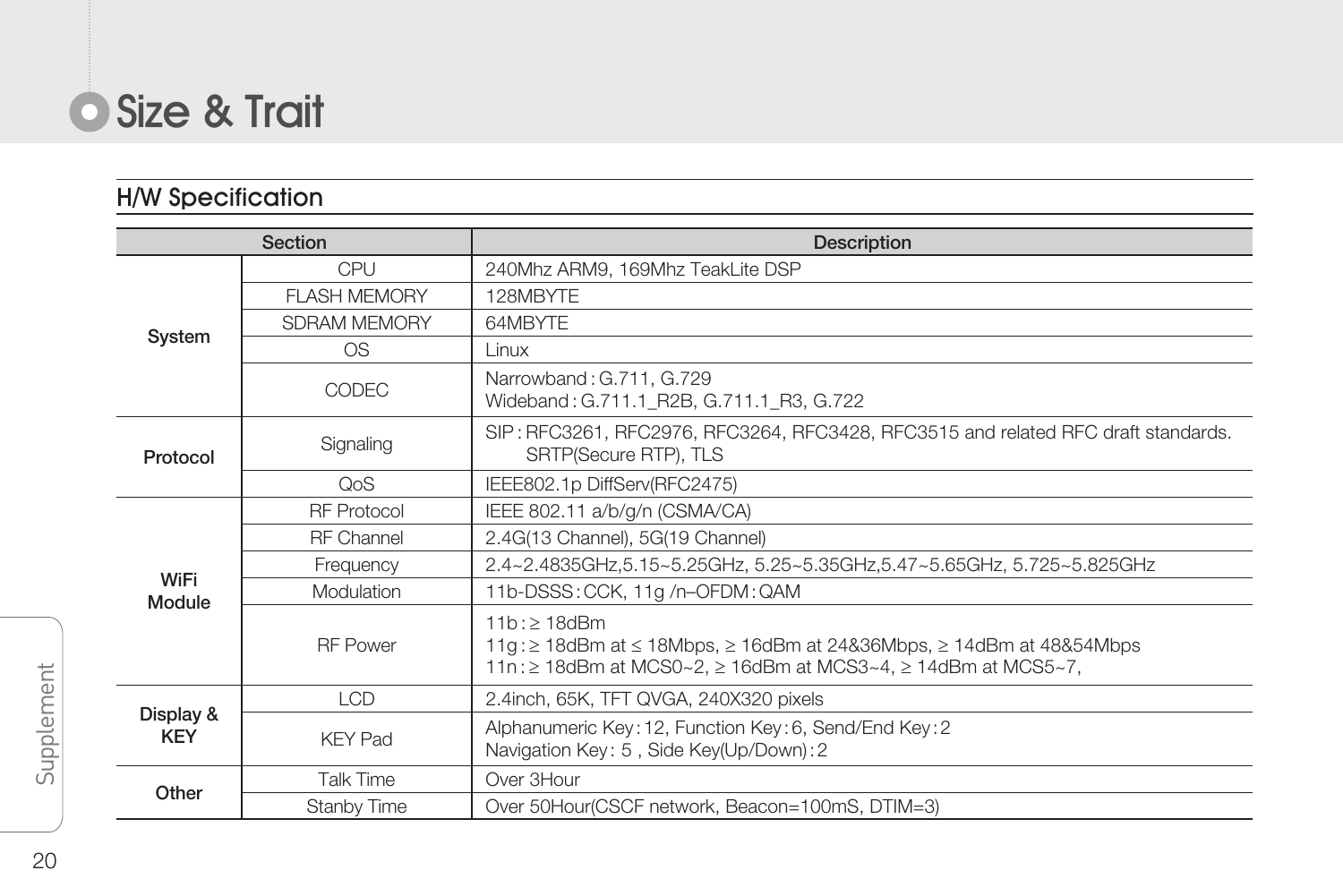| Section       |                       | Description                                     |
|---------------|-----------------------|-------------------------------------------------|
|               | Charging Time         | Below 6Hour                                     |
|               | Battery               | Li-ion, 1100mAh, Inner pack type                |
| Specification | Input                 | AC100~240V, 50/60Hz                             |
|               | Output                | 5V/2A                                           |
|               | <b>Dimensions</b>     | Handset: 155 × 51 × 16<br>Cradle: 100 x 84 x 46 |
|               | Weiaht                | Handset: 90g, Cradle: 30g                       |
|               | Operating Temperature | -10℃~50℃ Ambient Temperature                    |
|               | Humidity              | 10~95%. Atmospheric Humidity                    |

· MWP1100 supported 802.11 b/g/n& 2.4G, 802.11 a/b/g/n on 5G band is supported only MWP1100A.